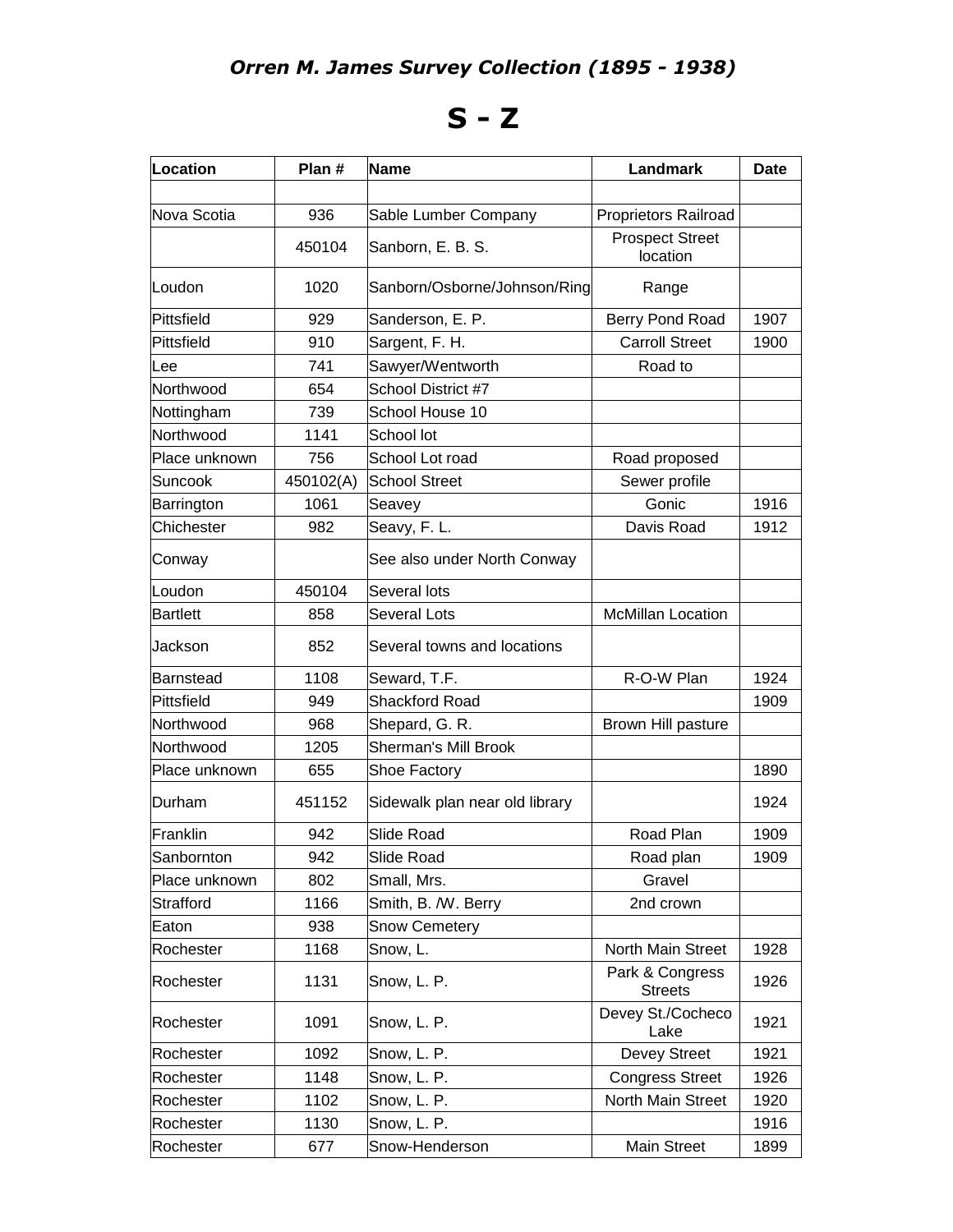| Rochester        | 1012      | South Main Street                        | Improvements            |      |
|------------------|-----------|------------------------------------------|-------------------------|------|
| Pittsfield       | 1014      | <b>South Main Street</b>                 | Sewer plan              | 1914 |
| Exeter           | 1044      | <b>Standard Oil</b>                      | <b>Charter Street</b>   | 1917 |
| Dover            | 1042      | Standard Oil Co.                         | <b>Sixth Street</b>     | 1917 |
| Place unknown    | 1051      | Standard Oil Co.                         | Tappan St.              | 1918 |
| Wolfeboro        | 1043      | Standard Oil Co.                         | <b>River Street</b>     | 1918 |
| Eaton            | 939       | Stanley, C.                              | Robinson Pond           |      |
|                  | 450103    | <b>Stark Farm Plan</b>                   |                         | 1892 |
| Nottingham       | 1180      | State of New Hampshire                   |                         |      |
| Pembroke         | 1077      | State of NH                              | Central/Loudon<br>Roads |      |
| Strafford        | 451131    | State road plan                          |                         |      |
| Strafford        | 1207      | State shed                               | Route 202               |      |
| Nashua           | 450103(A) | Stevens & Cushing                        |                         | 1878 |
| Nottingham       | 744       | Stevens, D. B.                           | <b>Winter Street</b>    | 1859 |
| <b>Strafford</b> | 1162      | <b>Stiles Gravel bank</b>                | <b>TLC</b> road         | 1920 |
| Strafford        | 735       | Stiles, J. H.                            | 2nd range               | 1899 |
| Northfield       | 451163    | Stillings, G. M., Railroad               |                         |      |
| Canterbury       | 451163    | Stillings, G. M., Railroad               |                         |      |
| Northfield       | 451163    | Stillings, G. M., Railroad               |                         |      |
| Canterbury       | 451163    | Stillings, G. M., Railroad               |                         |      |
| Lee              | 673       | Stimpson, G.                             | Barrington town line    |      |
| <b>Strafford</b> | 450104(A) | <b>Strafford Ridge Road</b>              | Road plan               |      |
| <b>Strafford</b> | 703       | <b>Strafford Ridge Road</b>              | <b>Bow Lake</b>         |      |
| Strafford        | 736       | Strafford Road (Route 202A)              | Road plan               | 1898 |
| Epsom            | 776       | Straw                                    | Mountain Road           |      |
| Place unknown    | 450104    | Subject not known                        |                         |      |
| Northwood        | 1101      | Subject not known                        |                         |      |
| Franklin         | 450103    | Sulloway, A. W.                          | <b>Pine Street</b>      |      |
| Newbury          | 451164    | Sunapee Mountain base                    |                         |      |
| Allenstown       | 715       | Suncook                                  | Sewer Plan              | 1897 |
| Allenstown       | 451163    | <b>Suncook Allenstown</b>                | Sewer Plan              |      |
| Pembroke         | 648       | Suncook Mfg Co.                          | <b>Front Street</b>     |      |
| Pembroke         | 450103    | Suncook Mfg. Co                          | <b>Front Street</b>     |      |
| Pembroke         | 450112    | Suncook Mfg. Co.                         | <b>Front Street</b>     |      |
| Epsom            | 937       | <b>Suncook Pond</b>                      | flowage                 |      |
|                  | 451142    | <b>Suncook River</b>                     | Dam                     | 1902 |
| Suncook          | 451142    | <b>Suncook River</b>                     | Dam                     | 1902 |
| Pembroke         | 451142    | Suncook Riverbed profile                 |                         | 1905 |
| Suncook          | 450103    | Suncook RR & Bailey Granite<br><b>RR</b> | profile                 |      |
| Pittsfield       | 1016      | <b>Suncook Valley RR</b>                 | <b>Barnstead Road</b>   | 1911 |
| Chichester       | 1126      | <b>Suncook Valley Trunk</b>              | Road Plan               |      |
| Epsom            | 1126      | Suncook Valley Trunk Road                | Road plan               | 1925 |
| Pembroke         | 691       | Suncook Village                          | portion                 |      |
| Pembroke         | 451131    | Suncook Village                          | <b>Front Street</b>     | 1898 |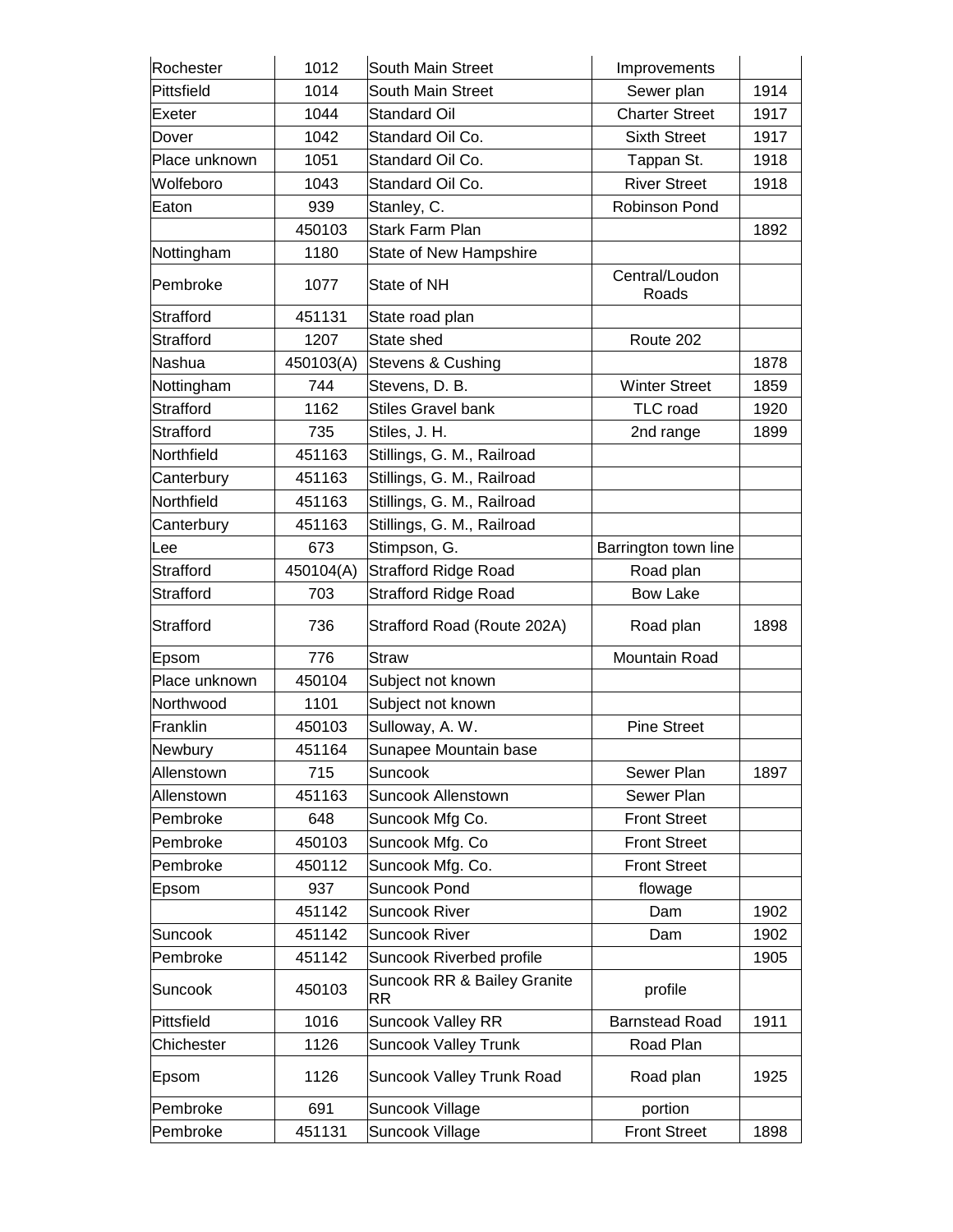| Place unknown                     | 1106      | Swain, W. P.                             | Suncook Lake * Gulf<br>Rd        | 1923 |
|-----------------------------------|-----------|------------------------------------------|----------------------------------|------|
| Northwood                         | 683       | Swain/Kelly/Full                         | <b>Blake Hill Road</b>           |      |
| Epsom                             | 450104    | Swamp Road profile                       |                                  |      |
| Pittsfield                        | 786       | Sweat estate                             | <b>Suncook River</b>             | 1897 |
| Penacook                          | 692       | Symonds, J. E., & Co.                    | <b>Contoocook River</b>          |      |
| Milton                            | 701       | Tenneriffe Mountain Road                 | Road plan                        |      |
| Concord                           | 695       | Thayer, W. H., Park                      | <b>Center Street</b>             |      |
| Durham                            | 788       | Thompson                                 |                                  | 1891 |
| Epping                            | 750       | Thyng, A.                                |                                  | 1864 |
| Deerfield                         | 754       | Tilton, D.                               | Coffeetown Road                  |      |
| Epsom                             | 995       | Tilton, J.                               | Lockes Hill Road                 | 1912 |
| Northwood                         | 704       | Towle                                    | Suncook Lake                     |      |
| Chichester                        | 450104(A) | Towle, M.                                | Route 4                          |      |
| Chichester                        | 1008      | Towle, M.                                | Epsom-Concord<br>highway         | 1913 |
| Jackson                           | 857       | Town * Location lines                    |                                  |      |
| <b>Pittsfield</b>                 | 980       | <b>Town House</b>                        | <b>Main Street</b>               |      |
| Northwood                         | 1115      | Town house and parade                    |                                  |      |
| <b>Barnstead</b>                  | 978       | Town House Lot                           | <b>Main Street</b>               |      |
| Lee                               | 879       | Town line                                |                                  |      |
| Chichester                        | 915       | Town line                                | Chichester/Pittsfield            |      |
| Strafford                         | 451012    | Town line                                |                                  | 1896 |
| Pittsfield                        | 915       | Town line: Chichester/Pittsfield         | Chichester/Pittsfield            |      |
| Loudon                            | 1159      | Town line: Loudon/Canterbury             |                                  |      |
| Nottingham                        | 450104    | Town map                                 |                                  |      |
| Deerfield                         | 450104    | Town map                                 |                                  |      |
| Hart's Location                   | 780       | Town map                                 |                                  |      |
| Nottingham                        | 664       | Town of Nottingham                       |                                  | 1897 |
| Pittsfield                        | 793       | Town of Pittsfield                       | <b>Franklin Street</b>           | 1903 |
| Pittsfield                        | 913       | Town of Pittsfield * Berry *<br>Fairview |                                  |      |
| Pittsfield                        | 682       | Town property                            | <b>Catamount Street</b>          | 1899 |
| Woolwich,<br><b>Massachusetts</b> | 989       | Town property                            | County Road                      | 1911 |
| Rochester                         | 710       | Trask, C. F., Lumberyard                 | Cocheco River                    |      |
| Place unknown                     | 1110      | Trickey                                  |                                  |      |
| Northwood                         | 1086      | Trues, F.                                | Suncook Lake                     | 1920 |
| Northwood                         | 1191      | Tudor-Hart                               | Northwood Lake                   |      |
| Northwood                         | 1082      | Tudor-Hart Gravel                        | <b>Central Trunk Line</b>        |      |
| Durham                            | 1149      | Turnpike/Garrison Avenue                 |                                  |      |
| Nottingham                        | 797       | Tuttle, D.                               | <b>Middle Street</b>             |      |
| Place unknown                     | 745       | Tuttle, D.                               | <b>Rollins Road</b>              |      |
| Newmarket                         | 945       | Tuttle, S.                               | Lee to Rockingham<br>Junction Rd | 1909 |
| Lee                               | 748       | Tuttle, T.                               |                                  |      |
| Pittsfield                        | 641       | Tuttle/Smith                             | <b>Chestnut Street</b>           |      |
| New Durham                        | 1093      | <b>UN Power Works</b>                    | Merrymeeting Pond                | 1866 |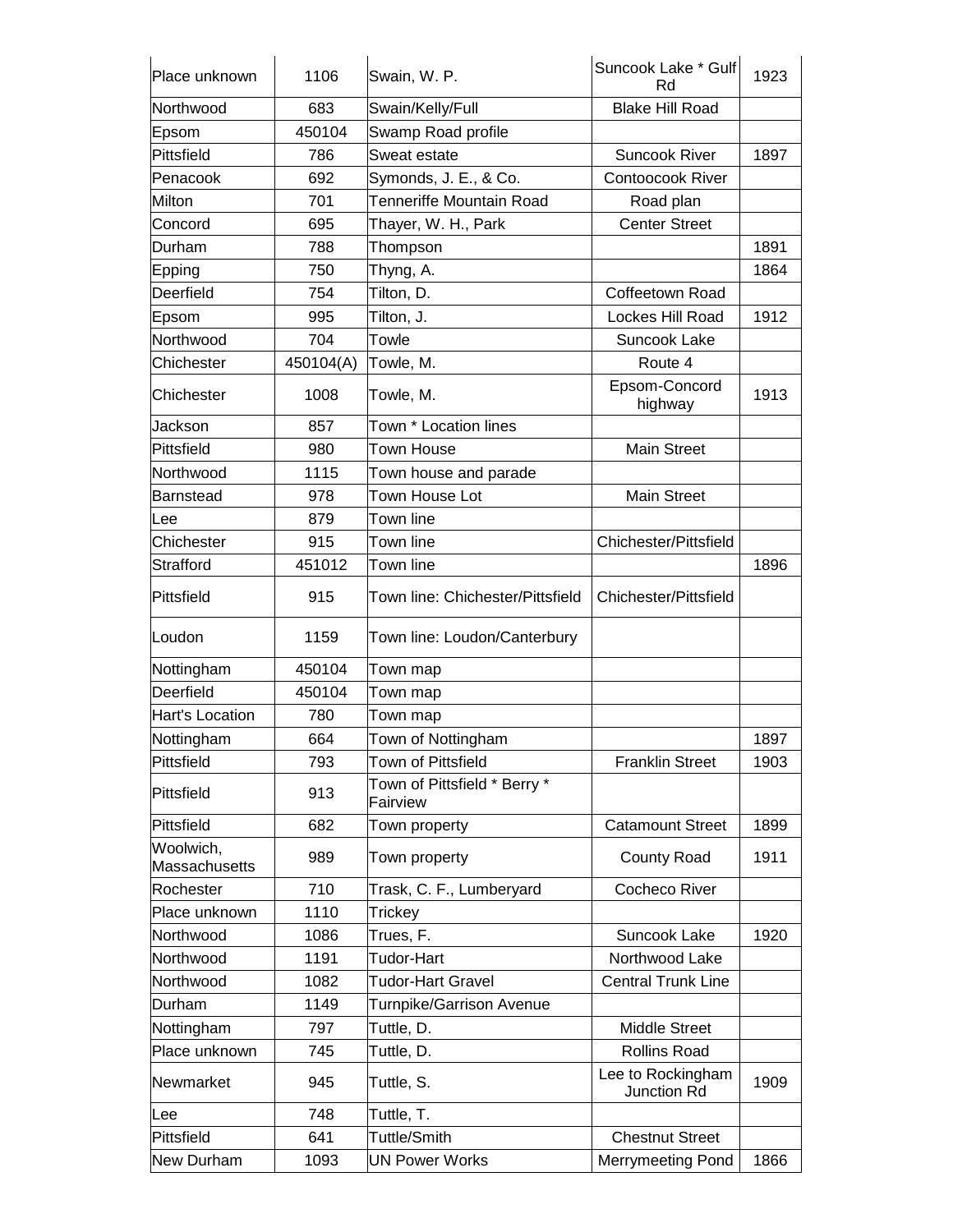| Goffstown               | 1079                                | Uncanoonuc Incline Railroad           |                                   |      |
|-------------------------|-------------------------------------|---------------------------------------|-----------------------------------|------|
| Dover                   | 709                                 | Union Street Railroad                 |                                   |      |
| Warner                  | 657                                 | Valley Road/Main Street               |                                   | 1897 |
| Alton                   | 450102(A)                           | Varney/Hilton lot                     |                                   |      |
| Northwood               | 1098                                | Veasey * Gile Lowe                    | Turnpike                          |      |
| Barnstead               | 634                                 | Veasey, J.                            | Suncook Lake                      | 1895 |
| Milton                  | 925                                 | <b>Wakefield Street</b>               | Road plan                         | 1897 |
| Milton                  | 926                                 | <b>Wakefield Street</b>               | Road plan                         | 1906 |
| Place unknown           | 661                                 | Walker, A. J.                         |                                   | 1894 |
| Pittsfield              | 782                                 | Walker, J. A.                         | <b>Pittsfield Road</b>            |      |
| Chichester              | 905                                 | Walker, J. A. Jr.                     | <b>Suncook River</b>              |      |
| Barnstead               | 845                                 | Walker-Hill AGRT                      |                                   |      |
| Alton                   | 871                                 | Walker/Smith                          | <b>Marches Pond</b>               |      |
| <b>Strafford County</b> | Vault [tube in<br>back of<br>vault] | Wall map                              |                                   |      |
| Merrimack<br>County     | 451141                              | Wall map                              |                                   |      |
| Rockingham<br>County    | Vault                               | Wall maps (2)                         |                                   |      |
| Place unknown           | 771                                 | <b>Wallace Field</b>                  | <b>Furbush Street</b>             |      |
| Rochester               | 1037                                | Wallace Shoe Co.                      | Main & Winter<br><b>Streets</b>   | 1917 |
| Rochester               | 720                                 | <b>Washington Street</b>              | Road plan                         |      |
| Goffstown               | 833                                 | Water dam                             |                                   | 1905 |
| <b>Boscawen</b>         | 809                                 | Water level survey                    | North Boscawen<br><b>Station</b>  |      |
| Concord                 | 450104                              | Water Way                             | <b>Sewalls Falls</b>              |      |
| Northwood               | 451163                              | Water works * Road                    | <b>Northwood Narrows</b>          |      |
| Alton                   | 1190                                | Water Works plan                      | <b>Main Street</b>                | 1936 |
| Place unknown           | 742                                 | Watson, S. C.                         |                                   | 1855 |
| Nottingham              | 713B                                | Watson/Sherburne                      | <b>Winter Street</b>              |      |
| Epsom                   | 955                                 | <b>Webster Park</b>                   | <b>Suncook River</b>              |      |
| Chichester              | 963                                 | Webster-Mill/HMPL                     | New Orchard                       |      |
| Pittsfield              | 451161                              | Welch                                 |                                   |      |
| Strafford               | 755                                 | Welch, J./Hayes                       | Turnpike                          | 1855 |
| Suncook                 | 787                                 | Welch/McGuire                         | <b>Front Street</b>               | 1897 |
| Chichester              | 830                                 | West, G. W.                           | Pembroke Road                     |      |
| Pittsfield              | 791                                 | White's property dam                  |                                   | 1898 |
| Pittsfield              | 900                                 | White, W. H. /Clarkson-<br>Maplehurst |                                   | 1899 |
| Gilmanton               | 903                                 | White, W. H., Estate                  | Province Road                     | 1903 |
| Place unknown           | 896                                 | White/Hill                            | <b>New</b><br>London/Concord Hill |      |
| Northwood               | 1121                                | Whitehouse, A. J.                     | Long Pond                         |      |
| Rochester               | 1034                                | Whitehouse, J. M.                     | Gonic                             |      |
| Rochester               | 1045                                | Whitehouse/Jellerson                  | <b>Wakefield Street</b>           |      |
| North Conway            | 994                                 | Whittaker                             | Main Road                         |      |
| Conway                  | 856                                 | Whittaker, J.                         | Park/Beach Streets                | 1916 |